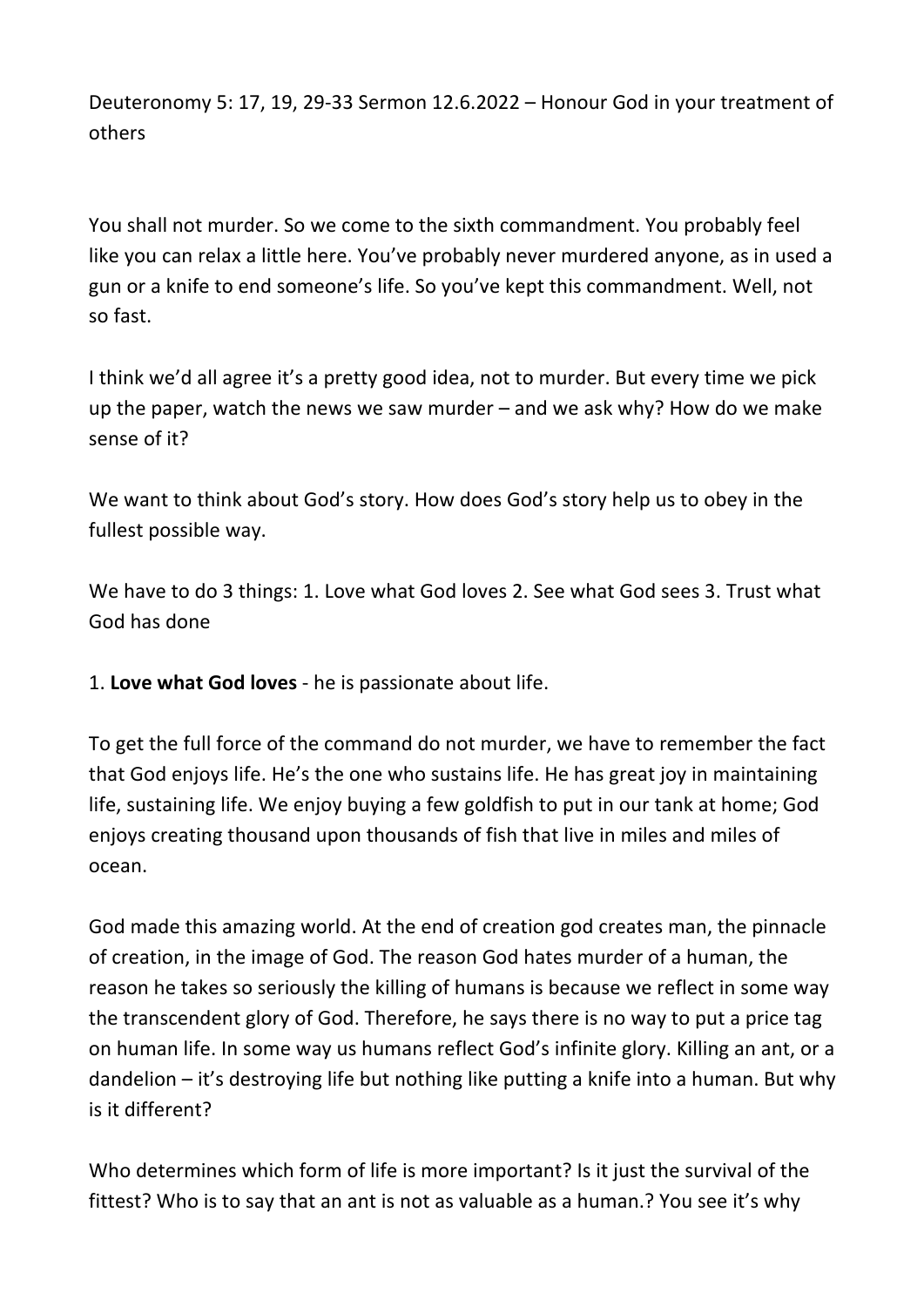certain people might get together and decide there are certain women whose lives are less of a commodity(that is, just something to be bought and sold) so we can turn their lives into a sex trafficking trade or that children have less value in society so why don't we let them work 14 hours in a factory and not pay them. Or for the Israelites standing there right then. They've endured years of slavery, they were merely seen as a commodity so Pharoah can meet his brickmaking quota. If there is ultimate sense in which human life is of infinite value then who's to say that Pharoah had the wrong idea. Ultimately sex-trafficking, child labour and slavery is dehumanising and diminishes the value of human life.

But the biblical view, God's view, is that you have infinite value in God's eyes – that's part of what it means to love what God loves. So part of understanding this command is that we, like God, would see these people around me as made in the image of God and asking the question, how can I make these people's life flourish, which is what God does.

Look with me at the **Gen 9** passage – v.5 – *from each human being I will demand an accounting for the life of another human being. Whoever sheds human blood by humans shall their blood be shed.* If you kill someone you will be killed in payment for the life you took. Why? Because you have destroyed the life of someone made in the image of God. But notice here in v.7 – *As for you, be fruitful and increase in number; multiply on the earth and increase upon it.* It's not just negative don't kill, but go and cause people to flourish. - go out and draw out the glory and beauty of the people I've given you responsibility for.

CS Lewis in his collection of talks called *The Weight of Glory* says that we humans are special because we're made in God's image. He says "*there are no ordinary people. You have never talked to a mere mortal. Nations, cultures, arts, civilizations these are mortal, and their life is to ours as the life of a gnat. But it is immortals whom we joke with, work with, marry, snub and exploit –* the person sitting next to you is going to live forever.

We are called to bring out the image of God in one another. To love what God loves. This is what it means to love what God loves

2. **See what God sees** – Is there something about us deep down that causes us to do these terrible deeds?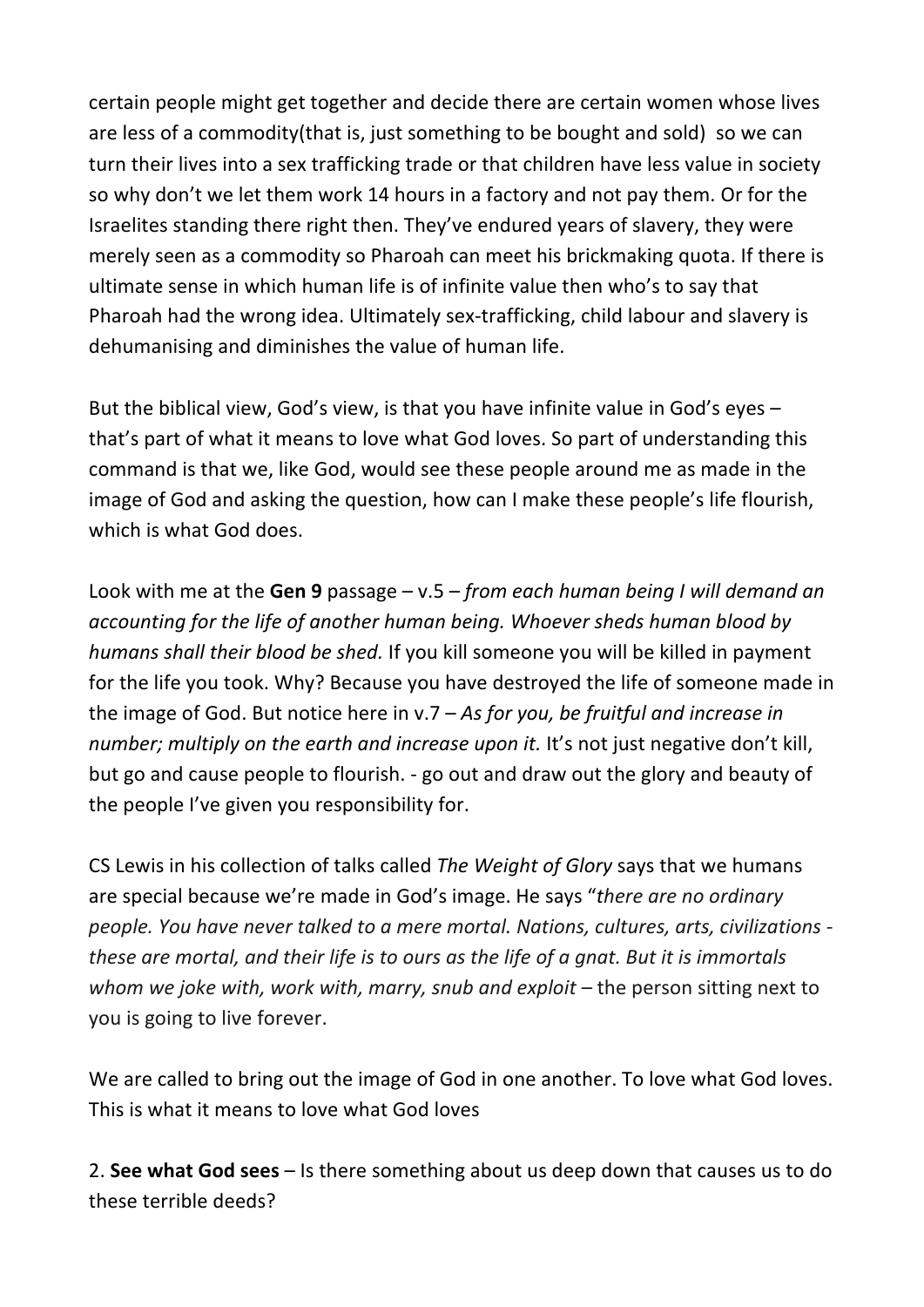Let's look at Jesus' words in Matt 5:21 – Jesus says there are all sorts of things that we do that are the equivalent of taking out a knife. The seeds of murder are in our heart, any heart that has at any time harboured envy, gossip, slander, contempt, smugness, hatred. If at any time in your life those things have popped up in your heart towards another human being made in the image of God, Jesus is saying that's like murder.

We saw this past week in Ropes Crossing didn't we? Someone got angry pulled out a knife and murdered the 16year old who had made some comments he didn't like. This was anger run amok. But it can happen when we are envious. (Ohio murders) Murder is just the seed of envy run amok – seeing someone as your rival and allowing the seeds of envy and jealousy and inferiority to just flower to the fullest and allowing it to explode in something like murder. In other words he's saying it's not that you've murdered someone or you haven't murdered someone else that you're better, it's just a matter of degree, of how far along you've let those seeds grow. In other words, Jesus is saying, when you call someone a fool, when you're angry at them, and think of them with contempt, he's saying there is more than one way to murder someone, to destroy them. To call someone a moron, and Raca means to feel smug or superior to somebody else, to see them as an empty headed fool, not that any of us would feel smug or superior to anyone else, right? Jesus is saying when we do that, when I do that, and I do it all the time, it dehumanises people. It diminishes the value of their life in your eyes and in the eyes of other people. And what you're really saying, though you would never say it out loud because you're all too polite is , "for all I care that person can curl up in a corner and die". That's what it means to treat people with contempt. When we look down on one another in contempt, when we engage in gossip, it dehumanises them, destroying their reputation, their humanity, treating them as if they weren't even there. That's what we have to see – see as Jesus sees. And he sees to our heart, he sees to our motives. Think about how many conversations revolve around gossip, tearing other down, people you work with, people you read about or saw on the news; the enjoyment you get when some celebrity is in jail. Jesus says when you're laughing at that, you're feeling superior, it smells like murder. You're going against the very core of the commandment, Love your neighbour as yourself. Remember the whole purpose is to weave beauty into the fabric of our community, this is what God does, and slander and gossip go right against that. It destroys life as God wanted it.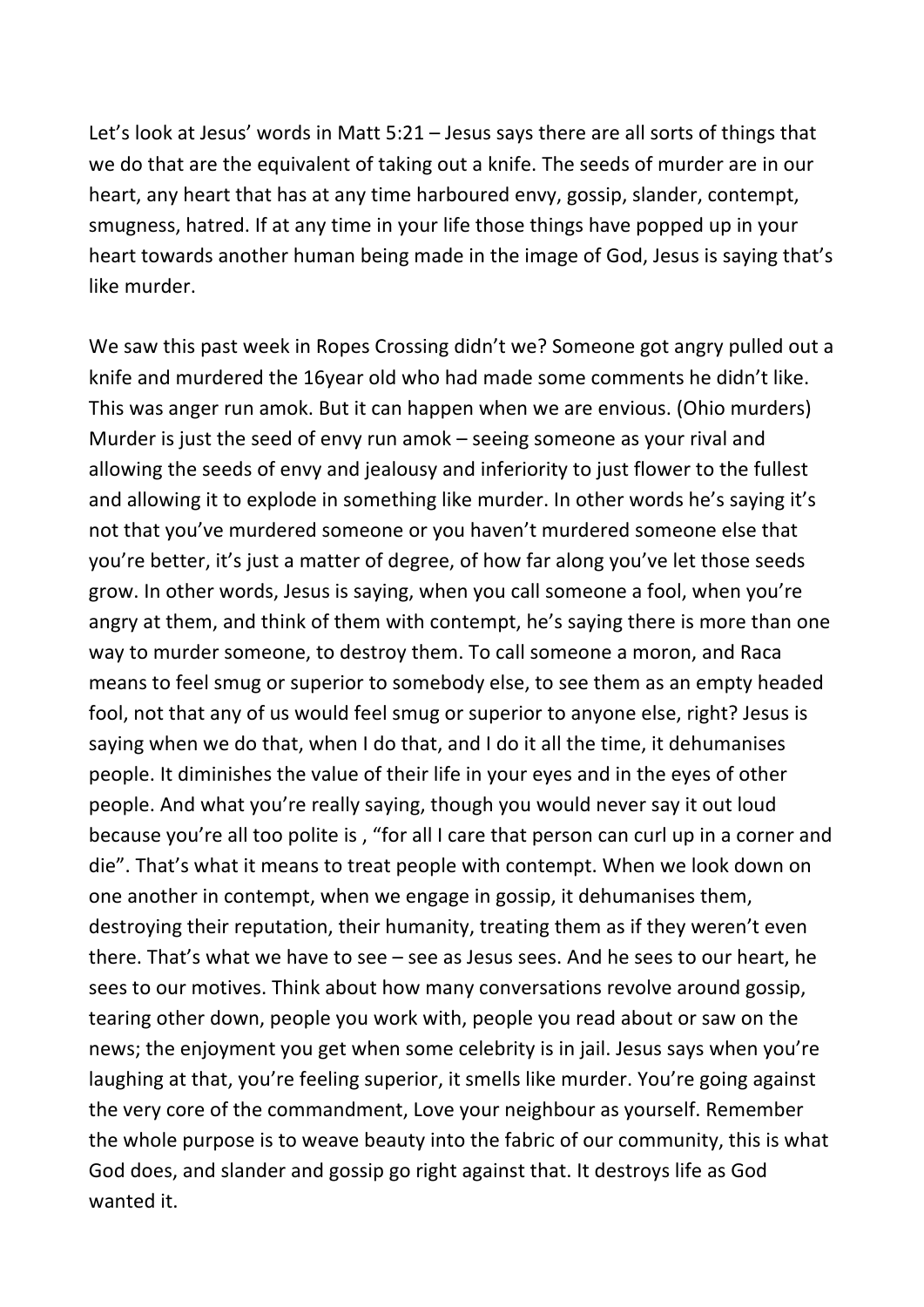I think about myself. I'm a good Christian evangelical. I know the truth in the bible. How many times I think, why don't you other people believe the truth, it's so clear. It's so easy for me to look down on others who don't believe what I believe. Or they don't live as I think they should live. And I feel a sense of superiority.

I've lost my sense of humility; our lives are no different, we're saved by grace. I have to, we have to see what God sees if we're ever to come to grips with what's in our own hearts and in our own society.

3. **Trust what God has done** – Genesis 4 - Cain and Abel – Cain sees Abel as his rival. He sees Abel getting the goods from God when he doesn't get it and he rises up and he kills his brother. And it's fascinating because God comes along and says in v.9, "Where is your brother?" This is the very heart of the law, because Cain says, "Am I my brother's keeper." And God says, "That's the whole point. You ARE your brother's keeper, we ARE one another's keeper. We're not just supposed to know where they are but actually meet the needs of people around us. And so Cain does exactly the opposite. Instead of knowing and caring where Abel is, he kills him. So God says to him, "Your brother's blood cries out to me from the ground." What does this mean? What is God saying here? Now think about that in terms of loving what God loves, of God as a creative force who loves life, that the blood that has sustained Abel, that the blood of one created in the very image of God had fallen on the ground. God had created that earth as a special gift, he'd created that world in such a way that when that blood hit the ground it defiled it, because it was speaking of death as opposed to life. And that's why Cain was banished; that's why he was punished, because there has to be some punishment because it was undoing the very thing that God was trying to do. By pouring the blood of a life of someone made in the image of God on to the ground Cain's action had despoiled and defiled God's good creation. And yet what's interesting is that despite the fact that as we saw in Genesis 9 that God's own law is blood for blood. Not only does God not kill Cain in judgement but when you go back and read it, Cain's saying in v.13 , "God when you send me out you've alienated me away from my own people, I'm not going to last 10mins out there. Because they're going to know what I've done and I'm going to be killed.

But instead of saying "Blood for blood, too bad", God says, "I'll put a sign on you and protect you. No one can kill you. Now what kind of justice is that. What about the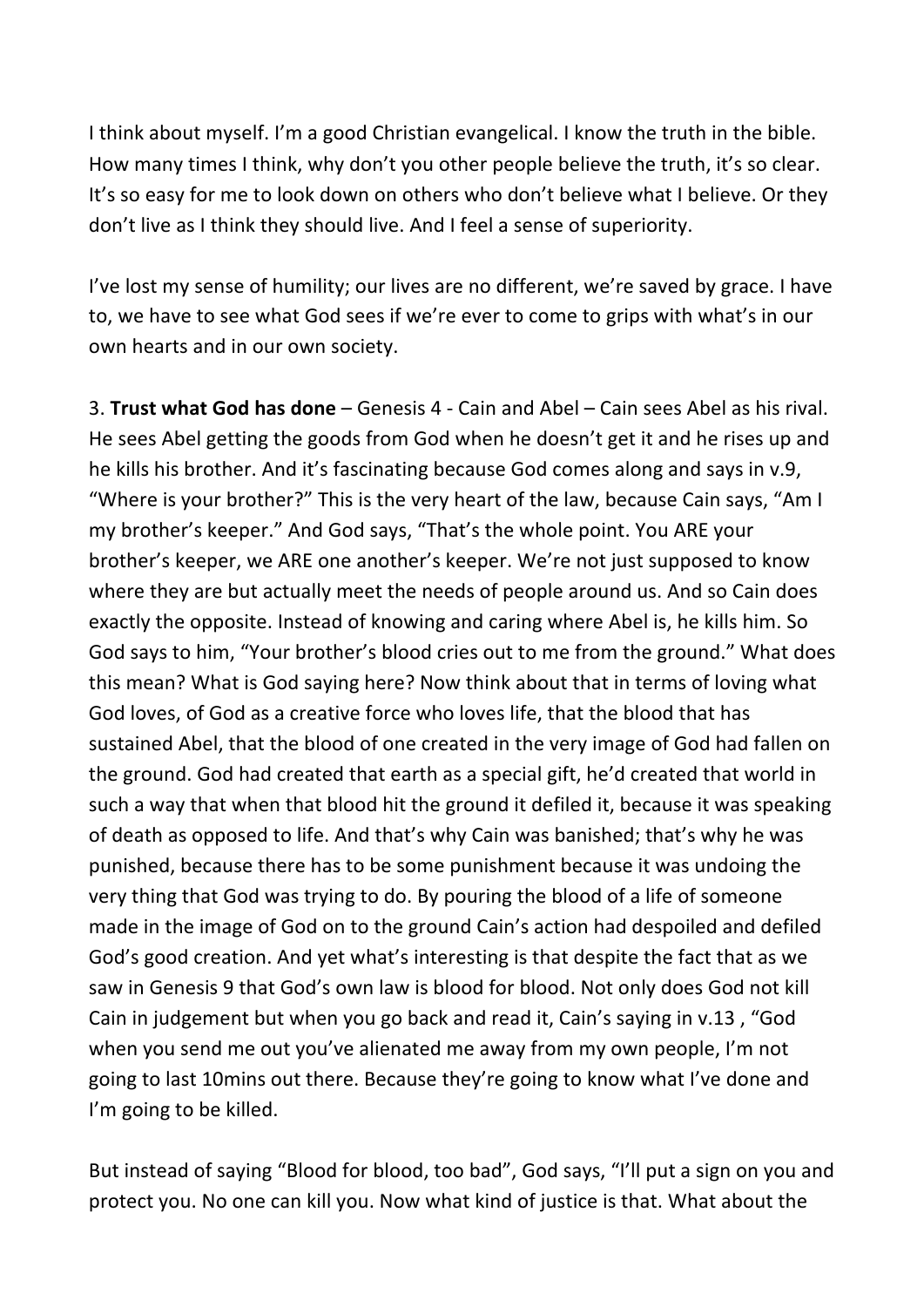blood that is crying out? What kind of a God would just let a murderer off? You see we will never understand that unless we understand and trust what God did centuries later when he sent Jesus Christ and understand the blood of Jesus. On the cross, Jesus having been beaten, having a spear thrust into him and nailed to the cross – the royal blood of Jesus dripping on to the earth. God's blood is spilling into the ground. But instead of defiling it, it is the first sign that God will keep his promise, and that he loves life so much that he would allow the very blood of God to spill into the ground; but instead of defiling the earth it will begin to renew it, and to restore it and to cleanse it from the blood that we have spilled of one another. See that is what we're supposed to trust. Trust what God has done by sending his only Son in our place – what he communicated to us is that we are of such infinite value to him that there is no cost too great to restore and forgive our life; even the blood of his own Son he will allow to have spilled so that we could live.

Hebrews 9 says, **<sup>22</sup>** *In fact, the law requires that nearly everything be cleansed with blood, and without the shedding of blood there is no forgiveness.* Blood for blood, God's law demands that someone pay, not just for the blood of those murdered out there, but for my envy, my gossip, my slander, my contempt for people. Blood for blood. Someone has to pay for that to restore God's good creation to what it's supposed to be, so we could all love what God loves. And it was the blood of Jesus that cleansed and caused forgiveness for us. If you trust that, what God did. If you put your faith in that, if you rest in that it will begin to cure you, and me and us of the seeds of murder. See think about it. Why are we envious and jealous and secretly rejoice when someone else fails, when they didn't get the promotion, when we see someone who isn't as attractive as us – why does it make us feel good? Why do we tend to exploit other people's weaknesses through slander and gossip; why do we look down on others, those of different social status or only hang out with certain people and not others. Why do we do that?

As I think about that I realise that my heart is desperately wicked, but our hearts are also desperately needy. Desperately needy, for affirmation that my life is worth something, that I have value, that I have purpose, that I feel good about myself, that I can look in the mirror and see that I have value. But the way we do that, we're like parasites, we try to give meaning to our own life by parasitically sucking the life out of others, instead of loving our neighbour, instead of looking to see how we can make their lives flourish. So that's why if we can trust what God has done on the cross by sending Jesus, that he loved the world so much that he sent his own son to